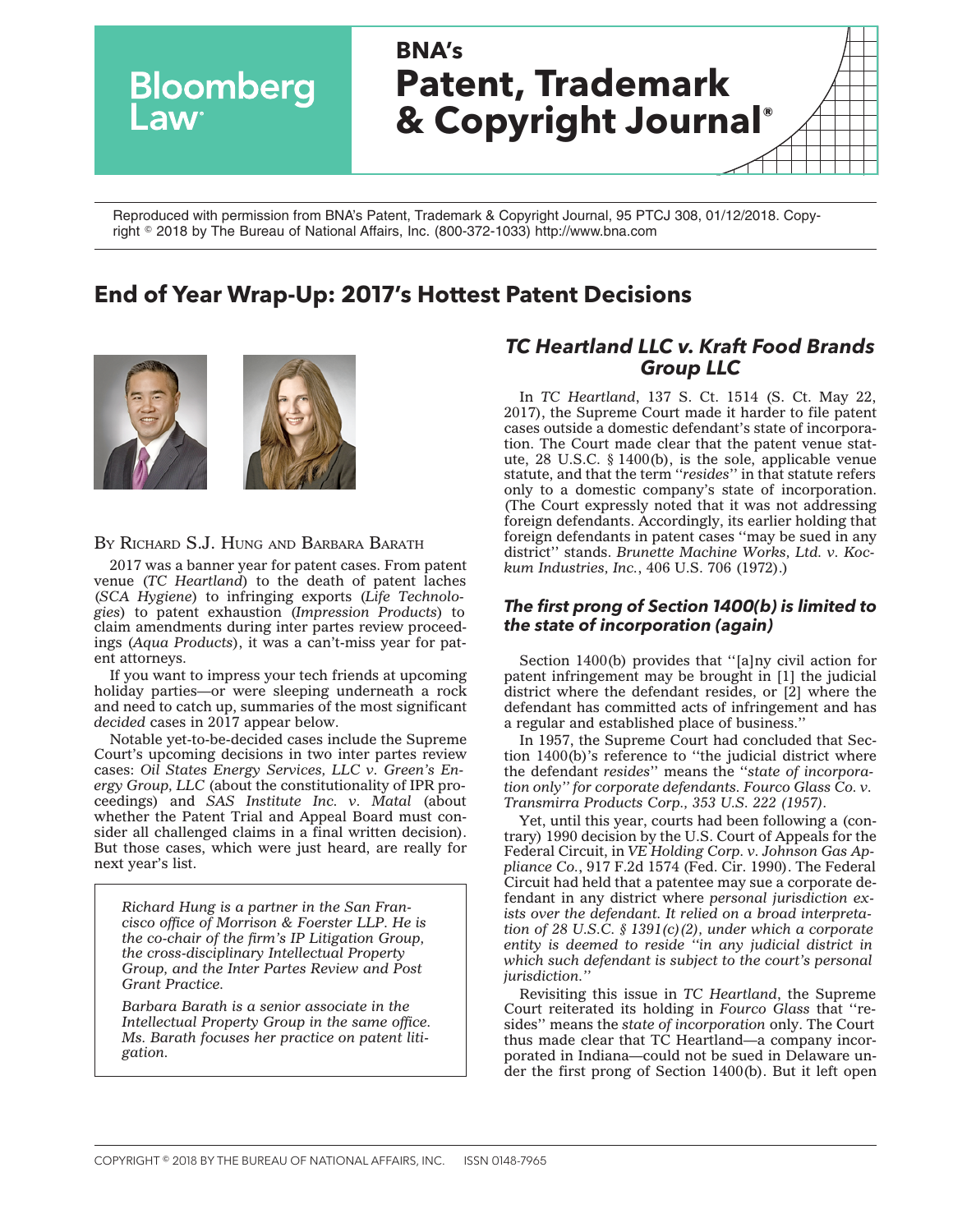the question of when companies could be sued under the second prong of that statute.

#### *The second prong of Section 1400(b) is broader (but not that broad)*

*Is a ''regular and established place of business'' necessarily a physical location?*

Post-*TC Heartland* courts grappled with the meaning of the second prong's phrase ''regular and established place of business.'' For example, the U.S. District Court for the Eastern District of Texas outlined a series of factors to assess proper venue under that prong. *See [Ray](http://www.bloomberglaw.com/public/document/Raytheon_Co_v_Cray_Inc_No_215CV01554JRG_2017_BL_225225_ED_Tex_Jun?doc_id=X9P05SA0000N)[theon Co. v. Cray Inc.](http://www.bloomberglaw.com/public/document/Raytheon_Co_v_Cray_Inc_No_215CV01554JRG_2017_BL_225225_ED_Tex_Jun?doc_id=X9P05SA0000N)*, 258 F. Supp. 3d 781, 123 U.S.P.Q.2d 1799 (E.D.Tex. June 29, 2017). The court emphasized that ''the lack of a physical building in the district is not dispositive.''

But the Federal Circuit found that the Eastern District of Texas' test ''impermissibly expand[ed] the statute.'' *[In re: Cray Inc](http://www.bloomberglaw.com/public/document/In_re_Cray_Inc_No_2017129_2017_BL_334363_Fed_Cir_Sept_21_2017_Cou?doc_id=XVIEV7S0000N)*., 871 F.3d 1355, 124 U.S.P.Q.2d 1001 (Sept. 21, 2017). The appellate court held that, for a corporation to have a regular and established place of business in a district, the following requirements must be met:

- (1) there must be a physical place in the district;
- (2) it must be a regular and established place of business; and
- (3) it must be the place of the defendant.

The court explained that ''a virtual space or [] electronic communications from one person to another'' is not enough. It noted that, ''while the 'place' need not be a 'fixed physical presence in the sense of a formal office or store,' there must still be a physical, geographical location in the district from which the business of the defendant is carried out.''

*Must there be a relationship between the defendant's infringing acts and place of business?*

Another issue relating to the scope of the second prong of Section 1400 is whether there must be a relationship between the infringing acts and the defendant's regular and established place of business. Some courts have held that there must be a relationship. *See, e.g.*, *[Scaramucci v. FMC Corp.](http://www.bloomberglaw.com/public/document/Scaramucci_v_FMC_Corp_258_F_Supp_598_151_USPQ_618_WD_Okla_1966_Co?doc_id=X4EMU0?jcsearch=258+f.supp.+598)*, 258 F. Supp. 598, 602, 151 U.S.P.Q. 618 (W.D. Okla. 1966).

But the majority of courts have determined that no relationship is required. *See, e.g.*, *[Gaddis v. Calgon](http://www.bloomberglaw.com/public/document/Gaddis_v_Calgon_Corp_449_F2d_1318_171_USPQ_729_5th_Cir_1971_Court?doc_id=X3TKFP?jcsearch=449+f+2d+1318) [Corp.](http://www.bloomberglaw.com/public/document/Gaddis_v_Calgon_Corp_449_F2d_1318_171_USPQ_729_5th_Cir_1971_Court?doc_id=X3TKFP?jcsearch=449+f+2d+1318)*, 449 F.2d 1318, 1320, 171 U.S.P.Q. 729 (5th Cir. 1971). For example, Judge Stark of the U.S. District Court for the District of Delaware (one of the busiest patent dockets in the country) recently adopted this view in *[Bristol-Myers Squibb Co. v. Mylan Pharms. Inc](http://www.bloomberglaw.com/public/document/BristolMyers_Squibb_Co_v_Mylan_Pharmas_Inc_No_17379LPS_2017_BL_31?doc_id=X195K71E0000N)*[.,](http://www.bloomberglaw.com/public/document/BristolMyers_Squibb_Co_v_Mylan_Pharmas_Inc_No_17379LPS_2017_BL_31?doc_id=X195K71E0000N) No. 1:17-cv-00379, 2017 BL 318410 (D. Del. Sept. 11, 2017). Under that view, once a regular and established place of business is found, there is no need to connect it to the infringing acts or accused products.

#### *Other open issues remain*

*Which party bears the burden of proof with respect to venue?*

The majority view is that when the defendant has made a proper objection, the burden is on the plaintiff to establish that the chosen district is a proper venue.

But the Third Circuit has expressly held to the contrary—that the moving party has the burden of proving that venue is improper. *See [Myers v. Am. Dental](http://www.bloomberglaw.com/public/document/Myers_v_Am_Dental_Assn_695_F2d_716_3d_Cir_1982_Court_Opinion?doc_id=X3UMRJ?jcsearch=695+f.+2d+716) [Ass'n](http://www.bloomberglaw.com/public/document/Myers_v_Am_Dental_Assn_695_F2d_716_3d_Cir_1982_Court_Opinion?doc_id=X3UMRJ?jcsearch=695+f.+2d+716)*, 695 F .2d 716, 724 (3d Cir. 1982).

*Can a defendant in a case pending when TC Heartland* was decided still challenge venue?

A party may waive its right to challenge venue if it ''does not interpose timely and sufficient objection to the venue." 28 U.S.C.  $\S 1406(b)$ . "An exception to normal law of the case and waiver rules is recognized when an intervening decision from a superior court changes the controlling law.'' *[Beazer E., Inc. v. Mead Corp.](http://www.bloomberglaw.com/public/document/Beazer_E_Inc_v_Mead_Corp_525_F3d_255_66_ERC_1577_3d_Cir_2008_Cour?doc_id=X18TH76003?jcsearch=+525+f+3d+255)*, 525 F.3d 255, 263 (3d Cir. 2008).

The majority of courts had held that *TC Heartland* is *not a change of the law; it is, instead, merely a reaffirmation of Fourco. Under this view, a defendant who failed to file what most considered a futile motion could not challenge venue despite the practical change in law.*

The Federal Circuit recently concluded, however, that ''*TC Heartland* changed the controlling law in the relevant sense: at the time of the [defendant's] initial motion to dismiss, before the Court decided *TC Heartland*, the venue defense now raised [by the defendant] based on *TC Heartland*'s interpretation of the venue statute was not 'available,' thus making the waiver rule of Rule 12(g)(2) and (h)(1)(A) inapplicable.'' *[In re Mi](http://www.bloomberglaw.com/public/document/In_re_Micron_Tech_Inc_No_2017138_2017_BL_409197_Fed_Cir_Nov_15_20?doc_id=X1426F6SG000N)[cron Technology, Inc.](http://www.bloomberglaw.com/public/document/In_re_Micron_Tech_Inc_No_2017138_2017_BL_409197_Fed_Cir_Nov_15_20?doc_id=X1426F6SG000N)*, 875 F.3d 1091, 124 U.S.P.Q.2d 1661 (Fed. Cir. Nov. 15, 2017).

# *SCA Hygiene AB v. First Quality Baby Products, LLC*

In *[SCA Hygiene](http://www.bloomberglaw.com/public/document/SCA_Hygiene_Prods_Aktiebolag_v_First_Quality_Baby_Prods_LLC_121_U?doc_id=X6I041JG000N)*, 137 S. Ct. 954 (S. Ct. March 21, 2017), the Supreme Court held that laches cannot be invoked as a defense against a claim for damages brought within the Patent Act's six-year statutory limitations period.

In its 2014 decision in *Petrella v. Metro-Goldwyn-Mayer, Inc.*, 695 F.3d 946, 952-53 (2012), the Supreme Court held that laches is not a defense to copyright infringement. The Court explained that laches, an equitable defense, does not limit the legal remedies available during the three-year statute of limitations period in Section 507(b) of the Copyright Act.

#### *The Federal Circuit had ruled that laches can be asserted within the six-year limitations period*

Although Section 286 of the Patent Act also limits the period in which a plaintiff can recover damages for patent infringement to six years prior to the filing of the complaint, the Federal Circuit had repeatedly held that the laches defense *is* available in patent cases.

In 1992, the *en banc* Federal Circuit held that the Patent Act codified the laches defense. *A.C. Aukerman Co. v. R.L. Chaides Construction Co.*, 960 F.2d 1020, 1029 (Fed. Cir. 1992). The Federal Circuit reasoned that: (a) the laches defense does not conflict with Section 286; and (b) the merger of law and equity courts allows laches to bar legal relief.

In 2015, the Federal Circuit held in a 6-5 en banc decision that laches remains a viable defense in patent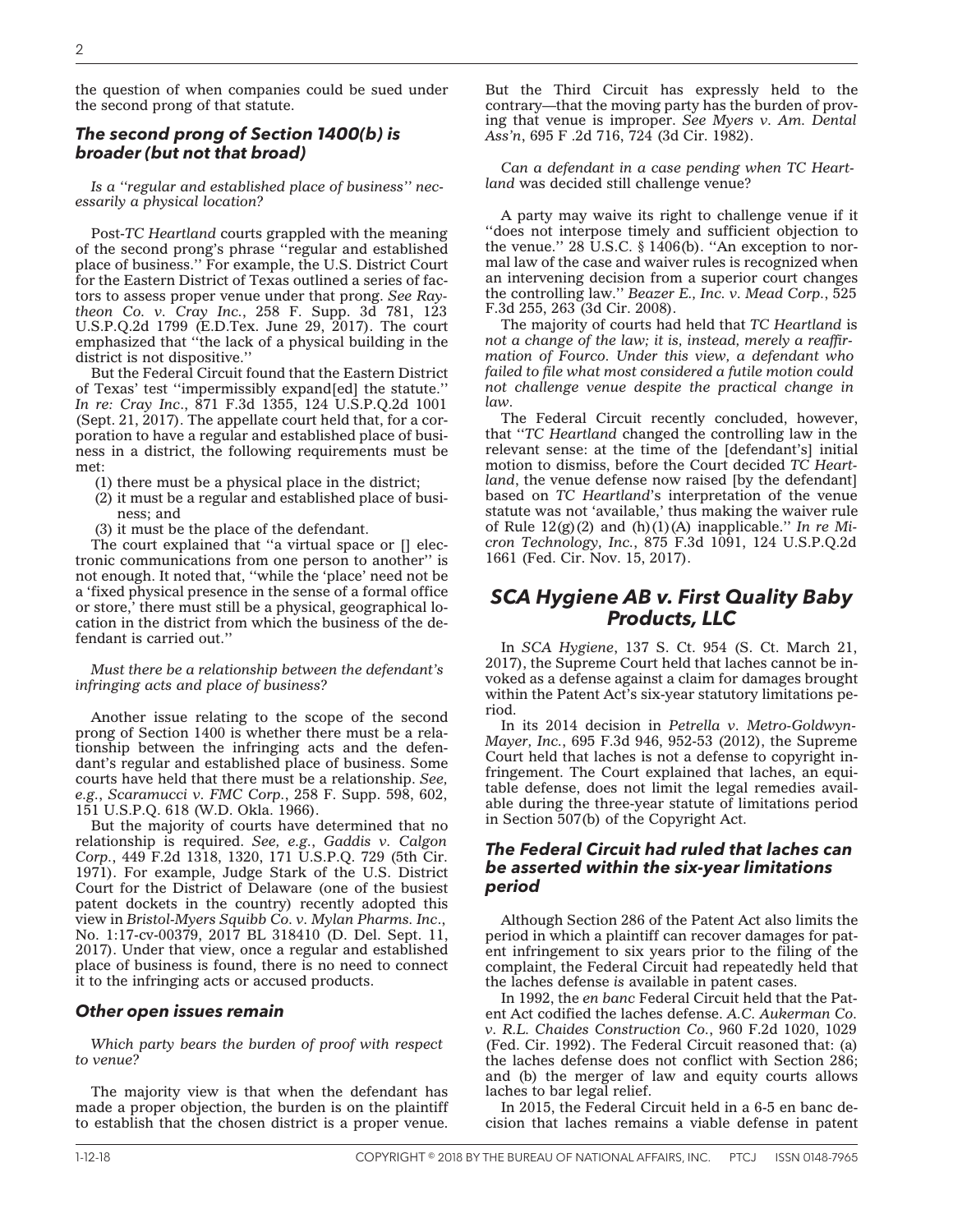cases despite the Supreme Court's 2014 *Petrella* decision. *SCA Hygiene v. First Quality*, 807 F.3d 1311 (Fed. Cir. 2015). The court highlighted distinctions between copyright and patent law, including that: (i) Section 286 of the Patent Act is not a statute of limitations, unlike Section 507(b) of the Copyright Act; and (ii) because the Patent Act imposes liability for innocent infringement, ''innovators have no safeguard against tardy claims demanding a portion of their commercial success'' with a laches defense.

#### *The Supreme Court disagreed*

Before the Supreme Court, First Quality argued that, ''[a]bsent laches, nothing prevents a patentee from sitting silently on its rights while an innocent infringer invests substantial time and resources to independently develop and commercialize a product, only to have the patentee emerge six years later to seek the most profitable six years of revenues.'' (Opp. Br. 18.) More than 30 companies submitted briefs supporting First Quality's position.

The Supreme Court was not persuaded. It overturned the Federal Circuit's 2015 decision and held that Section 286 ''represents Congress's judgment that a patentee may recover damages for any infringement committed within six years of the filing of the claim.'' The Supreme Court's ruling prevents defendants from asserting laches as a defense within the six-year statute of limitations period.

# *Life Techs. Corp. v. Promega Corp.*

Section  $271(f)(1)$  of the Patent Act prohibits the supply of ''all or a substantial portion'' of the components of a patented invention for combination abroad. In *[Life](http://www.bloomberglaw.com/public/document/Life_Techs_Corp_v_Promega_Corp_197_L_Ed_2d_33_121_USPQ2d_1641_85_?doc_id=X122Q66O0000N) [Technologies](http://www.bloomberglaw.com/public/document/Life_Techs_Corp_v_Promega_Corp_197_L_Ed_2d_33_121_USPQ2d_1641_85_?doc_id=X122Q66O0000N)*, 137 S. Ct. 734 (S. Ct. Feb. 22, 2017), the Supreme Court considered the meaning of the term ''substantial portion.''

The asserted patents claimed methods or kits for DNA testing. Promega licensed the patent to Life Technologies for the manufacture and sale of the kits for use in certain law enforcement fields worldwide. Life Technologies manufactured one of the patented kit's five components (the enzyme Taq polymerase) in the United States and then shipped it to the United Kingdom, where the four other components were made, for combination there. When Life Technologies began selling the kits outside the licensed fields of use, Promega sued.

A jury found Life Technologies liable for infringement due to its exportation of a single component of the patented kit and awarded Promega \$52 million in damages. The trial court granted judgment as a matter of law of non-infringement.

#### *The Federal Circuit ruled that a single component can be a ''substantial portion''*

The Federal Circuit reversed, holding that ''a party may be liable under Section  $271(f)(1)$  for supplying or causing to be supplied a *single component for combination outside the United States.'' Promega Corp. v. Life Technologies Corp., 773 F.3d 1338, 1353 (Fed. Cir. 2014).*

### *The Supreme Court disagreed*

The Supreme Court in turn reversed via unanimous decision, holding that the supply of a single component of a multi-component invention for manufacture abroad does *not* give rise to § 271(f)(1) liability. The Court rejected Promega's approach, which would have required a fact-finder to decipher the importance of the component at issue in each case, as such an approach would compound the statute's ambiguity. Instead, the Court held that the term ''substantial portion'' refers to a quantitative measurement, and that a single component can, as a matter of law, never constitute a ''substantial portion.''

#### *The Federal Circuit held Promega waived damages—even on infringing units*

The Court's ruling led to an unusual damages outcome on remand. Life Technologies had admitted that some of its kits (sold in the U.S.) did infringe. But Promega's damages argument at trial was based on total worldwide sales, which required *all* the accused products to have infringed. Accordingly, Promega asked the district court for a new trial to determine the damages from Life Technologies' U.S. sales, but the district court denied Promega's request.

On appeal, the Federal Circuit affirmed, agreeing that Promega had waived any damages argument based on a subset of total sales. It reasoned: ''Promega's deliberate strategy to adhere to a single damages theory had the effect of winnowing out from the case any argument about damages based on a figure other than worldwide sales.'' Accordingly, ''[t]he district court acted within its discretion when it concluded that Life [Technologies] and the judicial system should not suffer the consequences of Promega's deliberate choice.'' Promega thus was unable to get damages even on admittedlyinfringing sales.

## *Impression Prods., Inc. v. Lexmark Int'l, Inc.*

In *[Impression Products](http://www.bloomberglaw.com/public/document/Impression_Prods_Inc_v_Lexmark_Intl_Inc_137_S_Ct_1523_198_L_Ed_2d/1?doc_id=X1V8HJV5G000N)*, 137 S. Ct. 1523 (S. Ct. May 30, 2017), the Supreme Court considered the scope of the common law doctrine of patent exhaustion.

The case involved Lexmark's sales of printer ink cartridges with two different purchase options. Option A was a typical sale that exhausted Lexmark's patent rights. Option B was a lower priced sale, but with postsale restrictions barring multiple uses or resale. Lexmark also sold new cartridges to overseas customers at prices lower than in the United States.

Impression and other cartridge remanufacturers sold refurbished Lexmark cartridges at a discount. They acquired empty Lexmark cartridges from two sources: (1) those sold overseas and (2) those sold within the U.S. under Option B, where the consumers had violated the post-sale restrictions. Lexmark sued Impression and several other remanufacturers for patent infringement, arguing that it had (1) never given anyone authority to import cartridges sold overseas and (2) expressly prohibited reuse and resale of Option B cartridges.

Lexmark prevailed before the Federal Circuit. But the Supreme Court reversed, holding that Lexmark had exhausted its patent rights in both sets of cartridges.